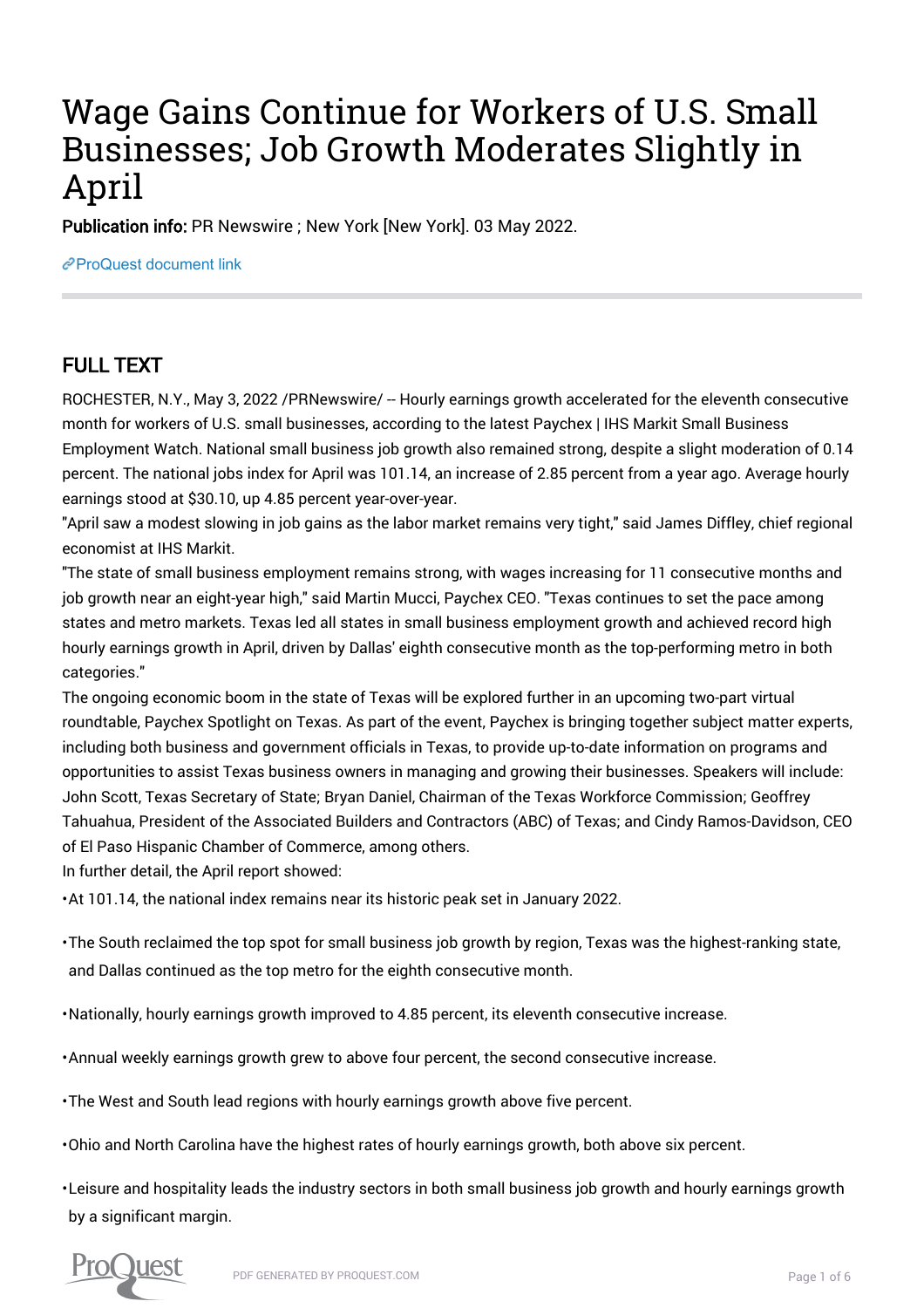Paychex solutions reach 1 in 12 American private-sector employees, making the Small Business Employment Watch an industry benchmark. Drawing from the payroll data of approximately 350,000 Paychex clients with fewer than 50 employees, the monthly report offers analysis of national employment and wage trends, as well as examines regional, state, metro, and industry sector activity.

The complete results for April, including interactive charts detailing all data, are available at www.paychex.com/watch. Highlights are available below.

### National Jobs Index

• At 101.14 in April, the national index has signaled strong small business employment growth with levels above 101 for the first four months in 2022.

• After eight consecutive gains from June 2021 through January 2022, the national index held steady in February, moderated slightly in March (-0.03 percent) and April (-0.14 percent).

• The pace of small business growth remains near an eight-year high despite slowing in March and April.

• The national index increased 2.85 percent year-over-year, from 98.34 in April 2021 to 101.14 in April 2022.

## National Wage Report

• At \$30.10 per hour, hourly earnings have increased 4.85 percent (\$1.39 per hour) since April 2021.

• The hourly earnings growth rate improved for the eleventh consecutive month, from 2.75 percent in May 2021 to 4.85 percent in April 2022.

• After a slight downturn in January and February, weekly earnings growth quickly improved in March and April to a current rate of 4.39 percent. One-month annualized growth in March and April averaged 7.22 percent.

#### Regional Jobs Index

• The South retook the lead among regions (101.51) and was the only region to improve in April (0.03 percent).

• The West slowed 0.25 percent in April, most among regions, but remains strong at 101.35.

• At 100.24, the Midwest is nearly one point lower than the national index (101.14), while all other regions are trending above the national index.

## Regional Wage Report

• The West (5.21 percent) and the South (5.17 percent) lead regions with hourly earnings growth exceeding five percent. The Northeast trails at 4.28 percent hourly earnings growth.

• Weekly earnings growth in the West (4.68 percent) overtook the South (4.62 percent) for the top spot among regions.

• The Northeast is last among regions in earnings growth and first in hours worked growth; the opposite is true for the West region.

## State Jobs Index

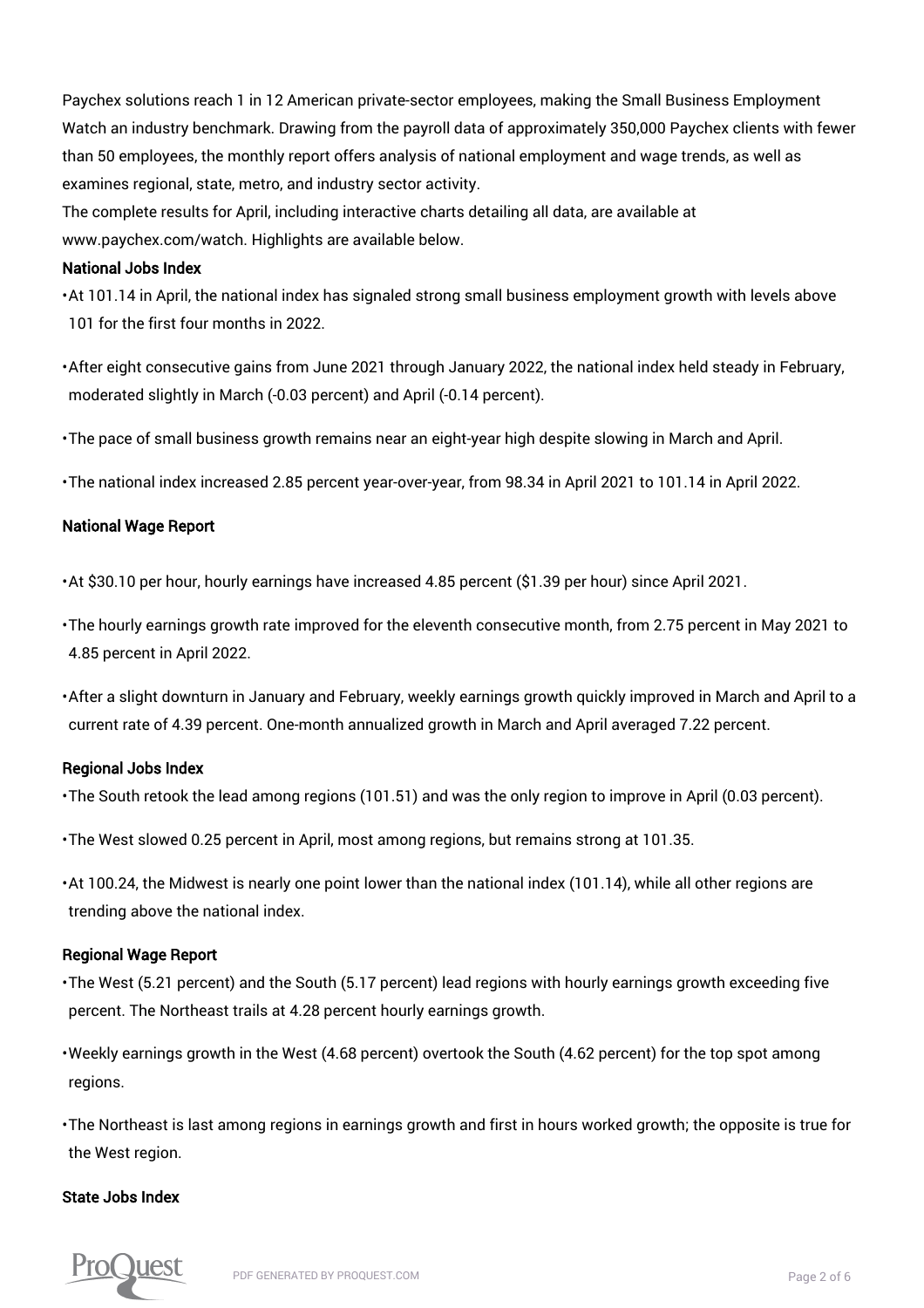- Texas held its rate of small business employment growth (-0.02 percent) to regain the top spot among states with an index of 102.89. North Carolina (102.75) and Georgia (102.32) also have strong indexes above 102.
- Maryland had the best one-month change rate among states in April (0.81 percent) and has improved for seven consecutive months, from 97.58 in September 2021 to 101.04 in April 2022.
- Arizona had the weakest one-month change rate among states in both March (-0.73 percent) and April (-1.02 percent).

Note: Analysis is provided for the 20 largest states based on U.S. population.

## State Wage Report

- North Carolina (6.17 percent) and Ohio (6.09 percent) lead states with hourly earnings growth topping six percent in April.
- Pennsylvania and Virginia are the only two states that have hourly earnings growth below four percent.
- Texas hit record high hourly earnings growth (5.12 percent) as well as weekly earnings growth (5.18 percent) in April.

Note: Analysis is provided for the 20 largest states based on U.S. population.

## Metropolitan Jobs Index

- The top metro for the eighth consecutive month, Dallas improved its pace of hiring 0.24 percent in April bringing its index to 105.37. Dallas is nearly three points higher than the second and third-ranked metros, Atlanta (102.47) and Miami (102.16).
- Ranked first among metros from February 2021 through August 2021, Tampa has slowed in six of the last seven months plummeting to 18th among metros.
- At 100.80, Phoenix slowed 1.12 percent in April, worst among metros, and is essentially flat year-over-year (0.06 percent).

Note: Analysis is provided for the 20 largest metro areas based on U.S. population.

## Metropolitan Wage Report

- At 6.09 percent and first among metros in April, hourly earnings growth in Dallas hit a new record level for the ninth straight month. Dallas boasts the strongest hourly earnings and employment growth.
- Florida metros Miami (5.68 percent) and Tampa (5.58 percent) lead in weekly earnings growth. Texas metros Dallas (5.21 percent) and Houston (5.06 percent) are also above five percent and among the top five.
- New York reported hourly earnings growth of 4.11 percent and ranks in the bottom three among metros (Philadelphia and Washington are below four percent).

## Note: Analysis is provided for the 20 largest metro areas based on U.S. population.

## Industry Jobs Index

• Leisure and hospitality (105.22) had the largest slowdown for the third consecutive month, -0.82 percent, though its small business employment growth rate remains well ahead of other sectors.

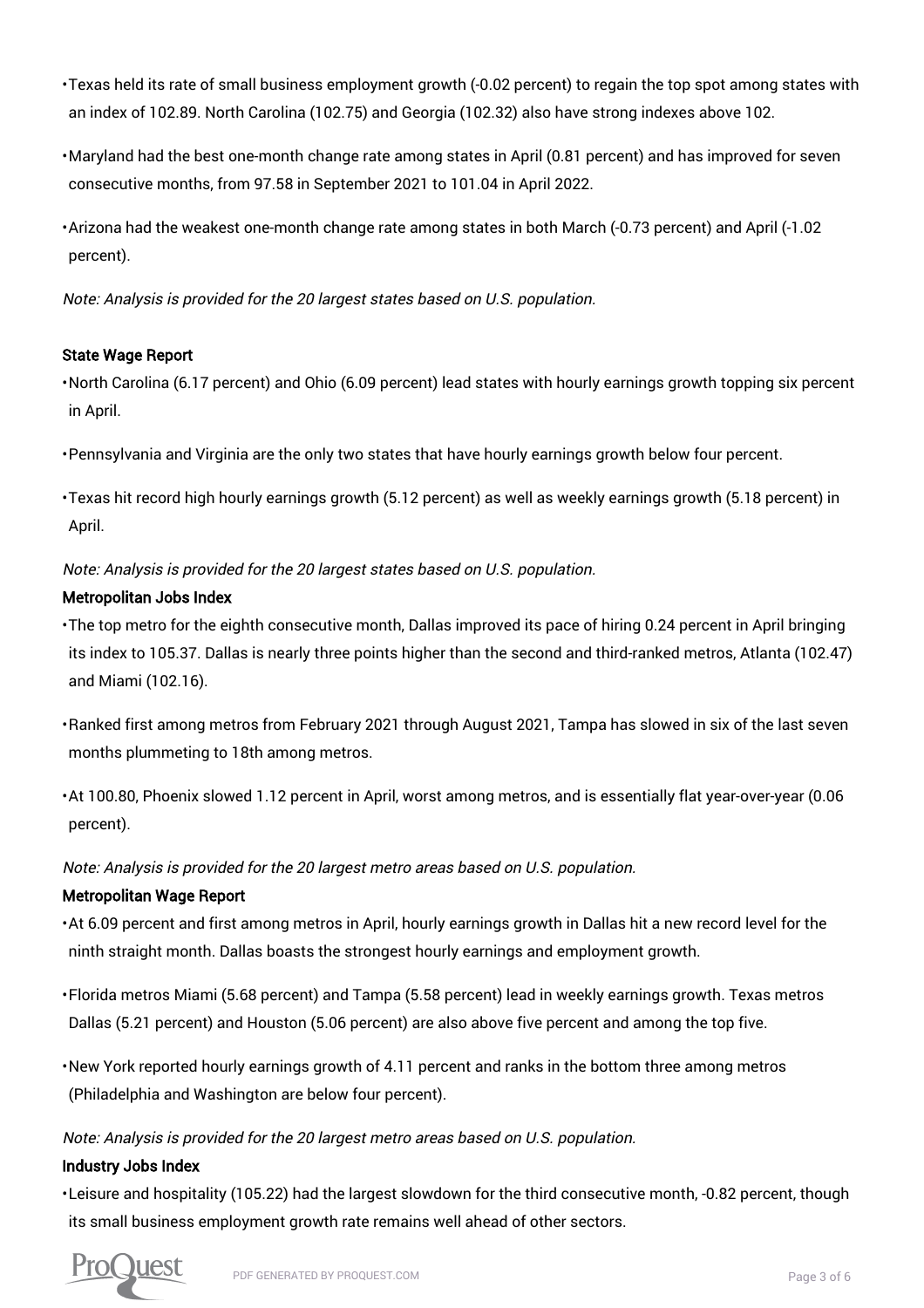• Education and health services was the only sector to improve in April gaining 0.19 percent. At 100.35, education and health services has increased its rate of small business employment growth nine out of the last ten months.

• At 99.54, Manufacturing slowed to below 100 for the first month since October 2021.

Note: Analysis is provided for seven major industry sectors. Definitions of each industry sector can be found here. The other services (except public administration) industry category includes religious, civic, and social organizations, as well as personal services, including automotive and household repair, salons, drycleaners, and other businesses.

## Industry Wage Report

• Leisure and hospitality leads sectors in growth for hourly earnings (8.94 percent) and weekly earnings (7.86 percent).

• Construction leads sectors in 12-month weekly hours worked growth (0.37 percent), improving for the ninth consecutive month.

• Hourly earnings growth education and health services (3.77 percent) in April reached a new record level since reporting began in 2011, yet is last among sectors.

Note: Analysis is provided for seven major industry sectors. Definitions of each industry sector can be found here. The other services (except public administration) industry category includes religious, civic, and social organizations, as well as personal services, including automotive and household repair, salons, drycleaners, and other businesses.

For more information about the Paychex | IHS Markit Small Business Employment Watch, visit www.paychex.com/watch and sign up to receive monthly Employment Watch alerts. \*Information regarding the professions included in the industry data can be found at the Bureau of Labor Statistics website.

## About the Paychex | IHS Markit Small Business Employment Watch

The Paychex | IHS Markit Small Business Employment Watch is released each month by Paychex, Inc., a leading provider of integrated human capital management software solutions for human resources, payroll, benefits, and insurance services, and IHS Markit, a world leader in critical information, analytics, and expertise. Focused exclusively on small business with fewer than 50 employees, the monthly report offers analysis of national employment and wage trends, as well as examines regional, state, metro, and industry sector activity. Drawing from the payroll data of approximately 350,000 Paychex clients, this powerful tool delivers real-time insights into the small business trends driving the U.S. economy.

## About Paychex

Paychex, Inc. (Nasdaq: PAYX) is a leading provider of integrated human capital management software solutions for human resources, payroll, benefits, and insurance services. By combining its innovative software-as-a-service technology and mobility platform with dedicated, personal service, Paychex empowers small- and medium-sized business owners to focus on the growth and management of their business. Backed by 50 years of industry expertise, Paychex served more than 710,000 payroll clients as of May 31, 2021 in the U.S. and Europe, and pays one out of every 12 American private sector employees. Learn more about Paychex by visiting paychex.com and

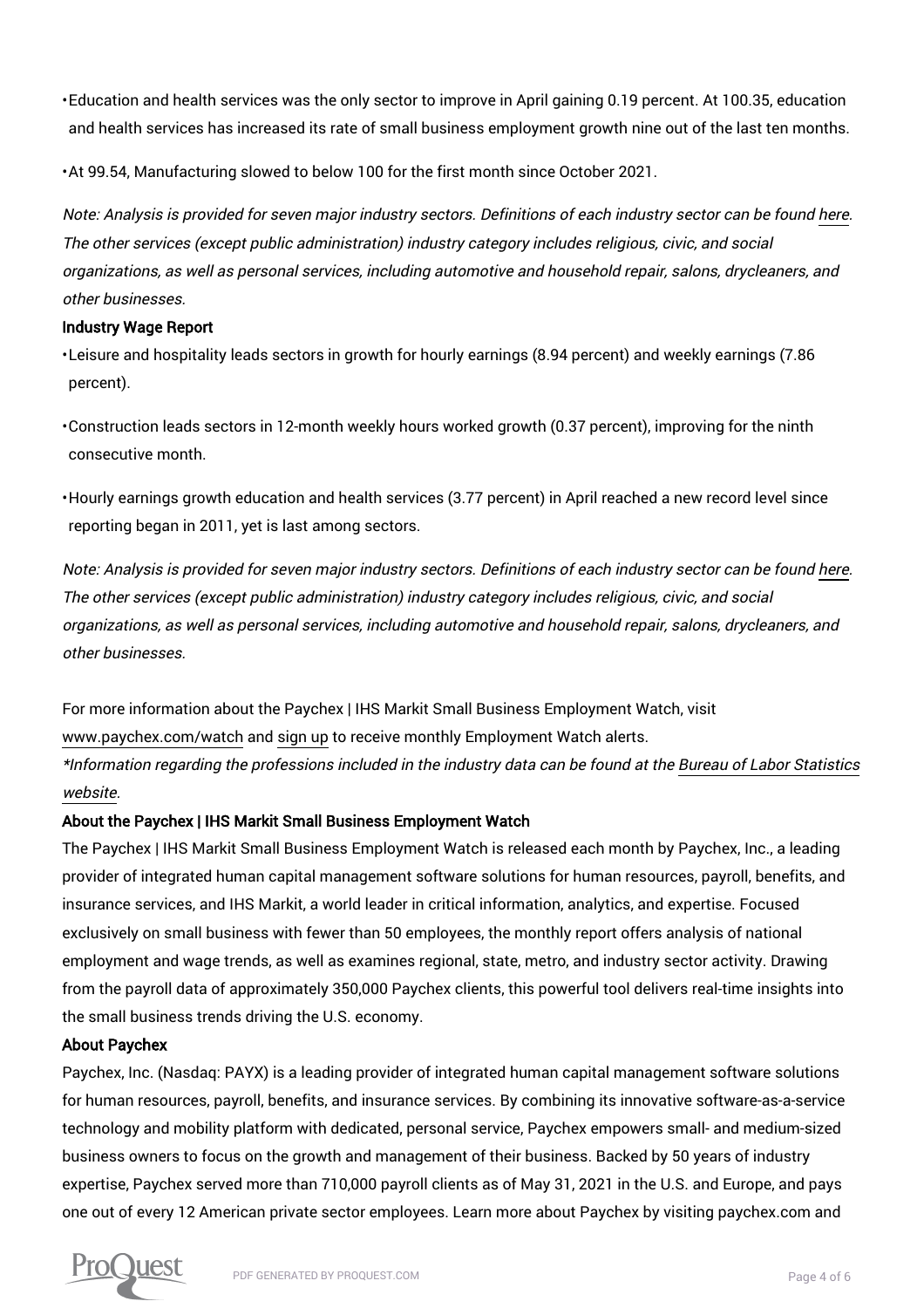### stay connected on Twitter and LinkedIn.

## About IHS Markit (www.ihsmarkit.com)

IHS Markit (NYSE: INFO) is a world leader in critical information, analytics and solutions for the major industries and markets that drive economies worldwide. The company delivers next-generation information, analytics and solutions to customers in business, finance and government, improving their operational efficiency and providing deep insights that lead to well-informed, confident decisions. IHS Markit has more than 50,000 business and government customers, including 80 percent of the Fortune Global 500 and the world's leading financial institutions. Headquartered in London, IHS Markit is committed to sustainable, profitable growth. IHS Markit is a registered trademark of IHS Markit Ltd. and/or its affiliates. All other company and product names may be trademarks of their respective owners ©2021 IHS Markit Ltd. All rights reserved.

#### Media Contacts

Lisa Fleming Paychex, Inc. +1 585-387-6402 lfleming@paychex.com @Paychex Kate Smith IHS Markit +1 781-301-9311 katherine.smith@ihsmarkit.com Maggie Pryslak Mower +1 585-576-1083 mpryslak@mower.com View original content to download multimedia:https://www.prnewswire.com/news-releases/wage-gains-continuefor-workers-of-us-small-businesses-job-growth-moderates-slightly-in-april-301538343.html SOURCE Paychex, Inc. CREDIT: Paychex, Inc.

## DETAILS

| Subject:                       | Small business; Population; Employees; Employment; Regions; Growth rate; Health<br>services                                  |
|--------------------------------|------------------------------------------------------------------------------------------------------------------------------|
| <b>Business indexing term:</b> | Subject: Small business Employees Employment; Corporation: IHS Markit Paychex<br>Inc.                                        |
| Location:                      | Texas: United States--US: Ohio: North Carolina                                                                               |
| Company / organization:        | Name: Paychex Inc; NAICS: 518210, 522320, 541214, 561330; Name: IHS Markit;<br>NAICS: 511210, 519130, 541512, 541715, 541910 |
| <b>Publication title:</b>      | <b>PR Newswire: New York</b>                                                                                                 |